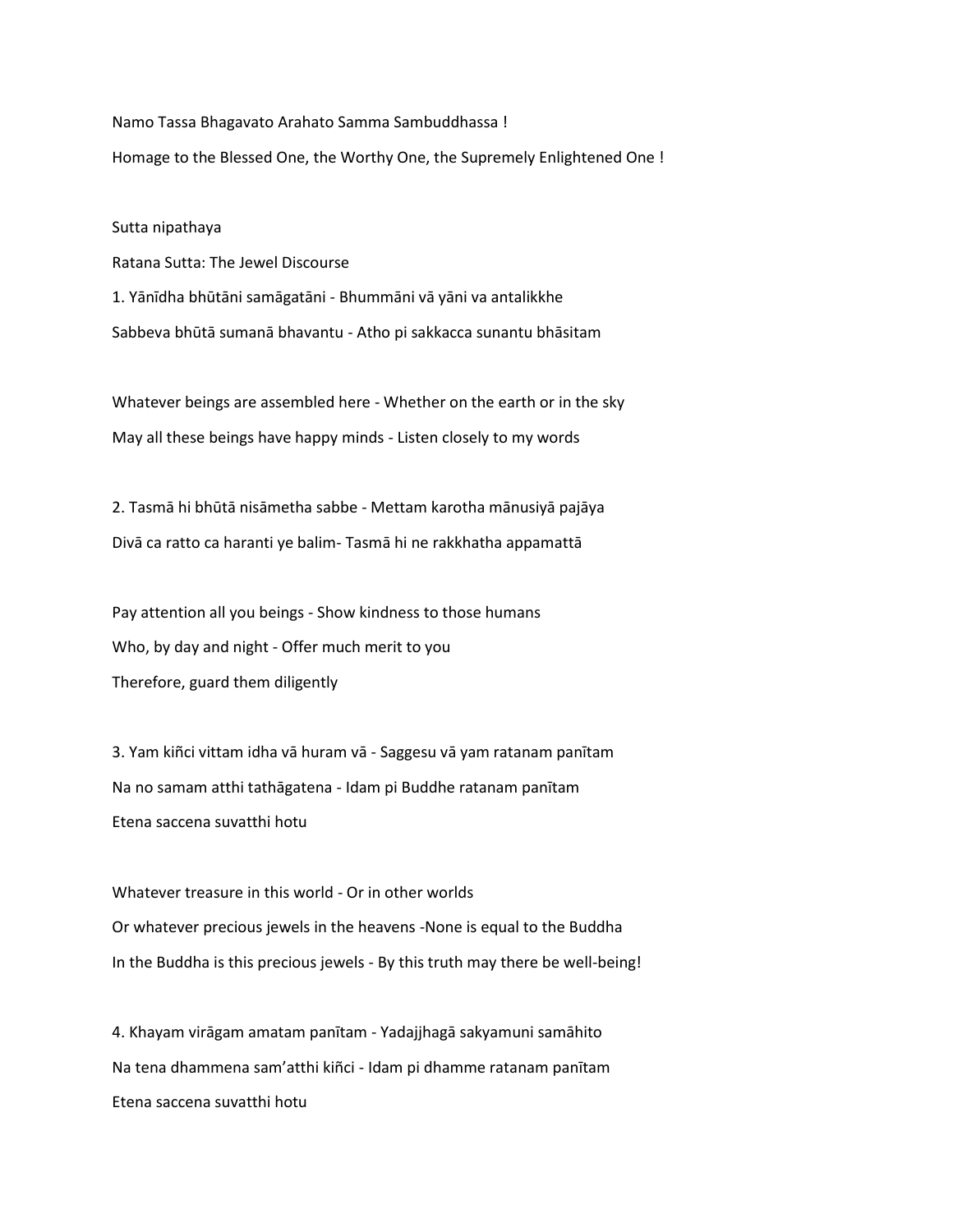The calm sakyan sage found the undefiled - Dispassionate, deathless, Nibbāna; There is nothing equal to that state - In the Dhamma is this precious jewel By this truth may there be well-being!

5. Yam buddhasettho parivannayi sucim - Samādhi-mānantari-kañña-māhu Samādhinā tena samo na vijjati - Idam pi dhamme ratanam panītam Etena saccena suvatthi hotu

That purity praised by the Buddha - Called concentration with immediate result That concentration has no equal - In the Dhamma is this precious jewel By this truth may there be well-being!

6. Ye puggalā attha satam pasatthā - Cattāri etāni yugāni honti Te dakkhineyyā sugatassa sāvakā - Etesu dinnāni mahapphalāni Idam pi sanghe ratanam panītam - Etena saccena suvatthi hotu

The eight persons praised by the wise - These four pairs are the gift-worthy Gifts given to them yield abundant fruit - In this Sangha is this precious jewel By this truth may there be well-being!

7. Ye suppayuttā manasā dalhena - Nikkāmino gotama sāsanamhi Te pattipattā amatam vigayha - Laddhā mudhā nibbutim bhuñjamānā Idam pi sanghe ratanam panītam - Etena saccena suvatthi hotu

Those who are well trained - Freed from all defilements And with minds firm in Gotama Buddha's training - Upon attain Nibbāna They plunge into the deathless - Freely enjoying the liberation they have gained In this sangha is this precious jewel - By this truth may there be well-being!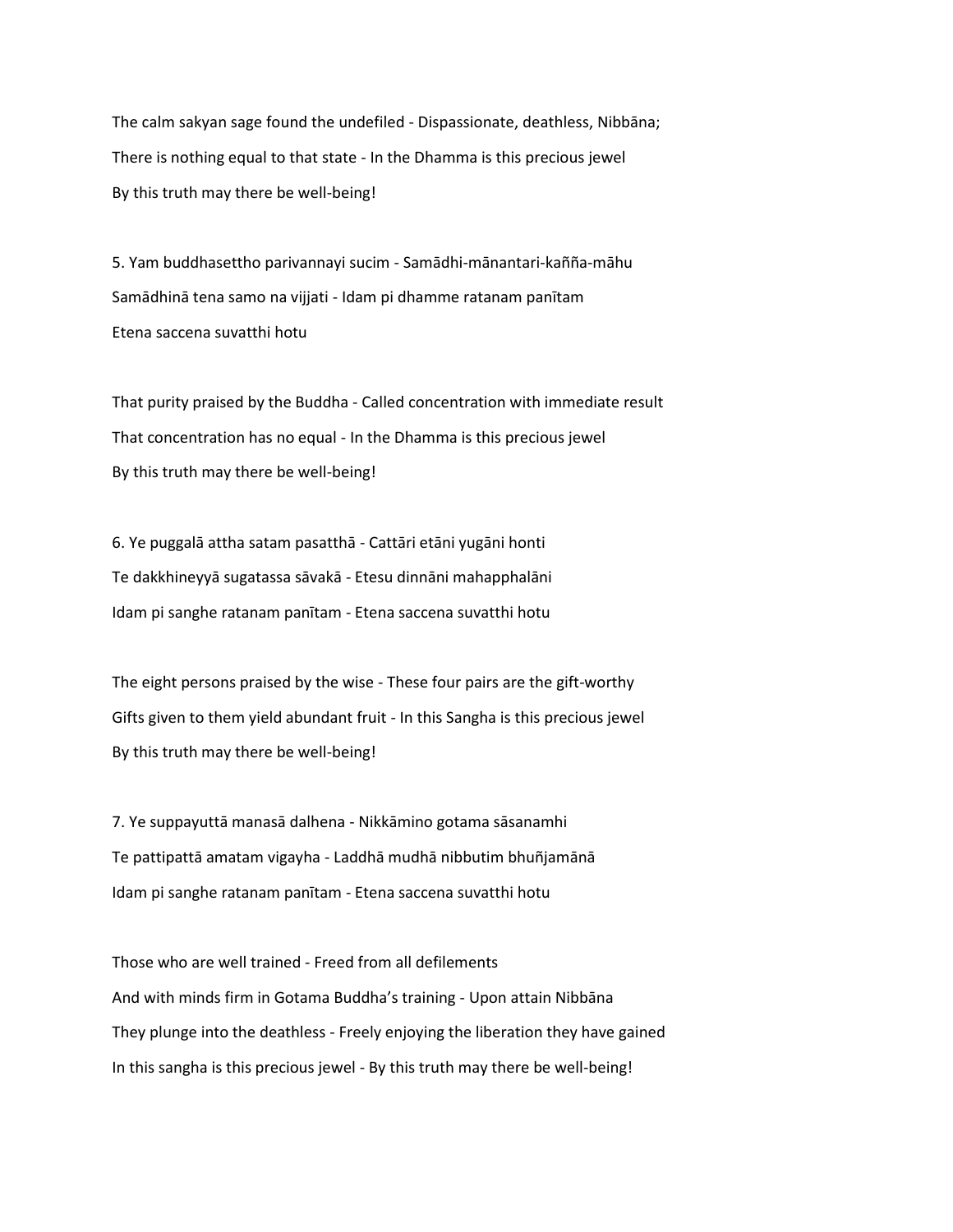8. Yathindakhīlo pathavim sito siyā - Catubbhi vātehi asampakampiyo Tathūpamam sappurisam vadāmi - Yo ariyasaccāni avecca passati Idam pi sanghe ratanam panītam - Etena saccena suvatthi hotu

As a stone post firmly grounded in the earth - Cannot be shaken by the four winds, So is the superior person, I say, - Who clearly sees the Nobel Truths In this sangha is this precious jewel - By this truth may there be well-being!

9. Ye ariyasaccāni vibhāvayanti - Gambhīrapaññena sudesitāni Kiñcāpi te honti bhusappamattā - Na te bhavam atthamam ādiyanti Idam pi sanghe ratanam panītam - Etena saccena suvatthi hotu

Those who comprehend the Nobel truths, - Well taught by the Buddha of deep wisdom, No matter how negligent, - Would not take an eighth existence. In this sangha is this precious jewel - By this truth may there be well-being!

10. Sahāvassa dassana sampadāya - Tayassu dhammā jahitā bhavanti Sakkāyaditthi vicikicchitañ ca - Sīlabbatam vāpi yadatthi kiñci Catūhapāyehi ca vippamutto - Cha cābhithānāni abhabbo kātum Idam pi sanghe ratanam panītam- Etena saccena suvatti hotu

For one who has attained the right view - Three fetters are at once abandoned Self-centered view, doubt and clinging to wrong practices. Freed from the four planes of misery He is incapable of committing - The six major wrong-doing that lead to hell In this sangha is this precious jewel - By this truth may there be well-being!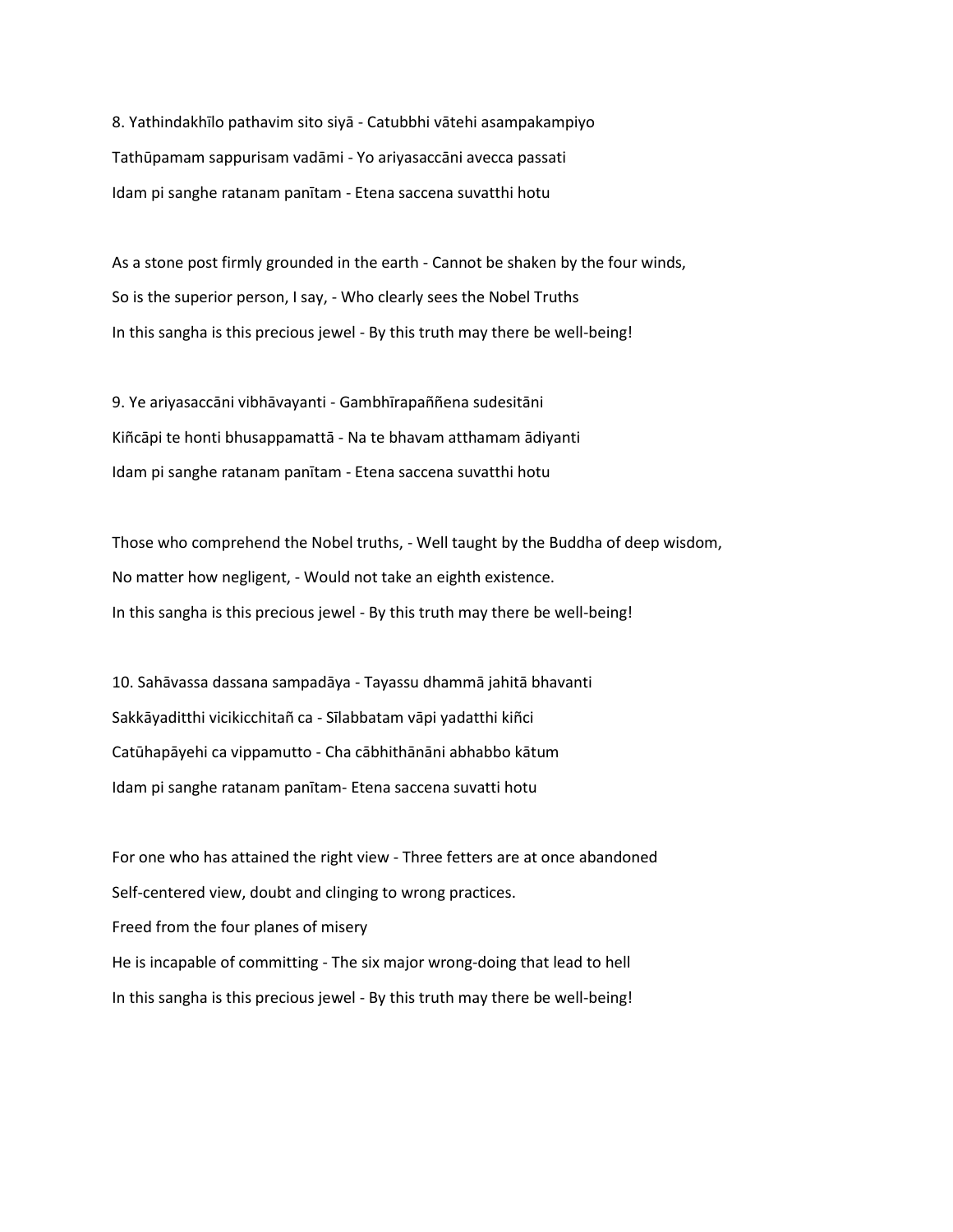11. Kiñcāpi so kammam karoti pāpakam - Kāyena vācā uda cetasā vā Abhabbo so tassa paticchādāya - Abhabbatā ditthapadassa vuttā Idam pi sanghe ratanam panītam - Etena saccena suvatthi hotu

Though he might do some evil deed - By the body, speech or mind He cannot hide it - Such is impossible For one who has seen the Dhamma -In this sangha is this precious jewel By this truth may there be well-being!

12. Vanappagumbe yathā phussitagge - Gimhānamāse pathamasmim gimhe Tathūpamam dhammavaram adesayi - Nibbānagāmim paramam hitāya Idam pi Buddhe ratanam panītam - Etena saccena suvatthi hotu

Like woodland groves in blossom - In the first heat of summer In the sublime Dhamma taught by the Buddha - Leading to Nibbāna And giving the highest happiness - In the Buddha is this precious jewels By this truth may there be well-being!

13. Varo varaññū varado varāharo - Anuttaro dhammavaram adesayi Idam pi Buddhe ratanam panītam - Etena saccena suvatthi hotu

The excellent Supreme Buddha - The knower of Supreme Nibbāna The giver of Supreme Nibbāna - The bringer of Supreme Nibbāna Taught the excellent Dhamma - In the Buddha is this precious jewels By this truth may there be well-being!

14. 14. Khīnam purānam navam natthi sambhavam - Viratta cittā āyatike bhavasmim Te khīnabījā avirūlhicchandā - Nibbanti dhīrā yathā'yam padīpo Idam pi sanghe ratanam panītam - Etena saccena suvatthi hotu